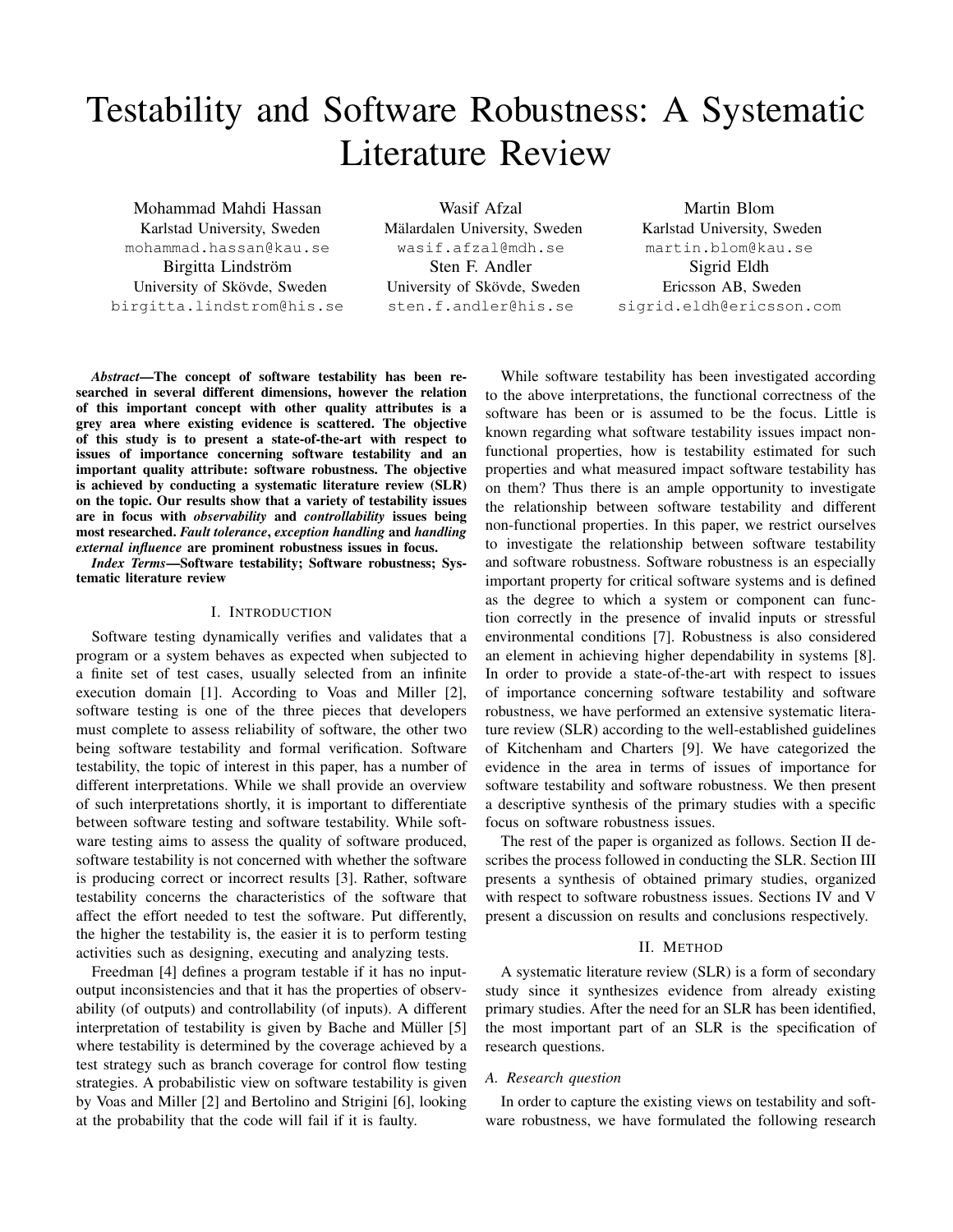TABLE I: Count of papers before and after duplicate removal among different publication sources.

| Source                     | Search count | duplicate<br>After<br>removal |
|----------------------------|--------------|-------------------------------|
| Springer Link              | 9933         | 8551                          |
| <b>IEEE Xplore</b>         | 1161         | 748                           |
| <b>ACM</b> Digital Library | 5683         | 3422                          |
| ISI Web of Science         | 617          | 578                           |
| Scopus                     | 5103         | 4059                          |
| <b>ScienceDirect</b>       | 3651         | 1658                          |
| Wiley Online               | 5673         | 4343                          |
| Sub-total                  | 31821        | 23359                         |
| Exact phrase search        | 786          | 174                           |
| Total                      | 32607        | 23533                         |

question:

RQ: What is the state-of-the-art on issues related to testability and software robustness?

In terms of PICOC (Population, Intervention, Comparison, Outcome, Context) criteria for structuring research questions [9], our research question has no limitation with respect to 'comparison' and 'context' but has the following elements:

- Population: software.
- Intervention: testability and robustness.
- Outcomes: Issues of importance concerning testability and software robustness.

# *B. Generating a search strategy*

The search strategy was agreed upon after several rounds of trial searches using various combinations of search terms. Due to the broad scope of our research question, we finalized four search terms: *software testability*, *software testable*, *software untestable* and *software non testable*. We did not include the term *robustness* and its synonyms in search due to two reasons: (1) it is difficult to find synonyms of robustness and (2) we plan to investigate the relationship between testability and other non-functional properties like performance as future work. These search terms were used separately in the following databases: Springer Link, IEEE Xplore, ACM digital library, ISI web of science, Scopus, ScienceDirect and Wiley Online Library. This initial search was complemented with an exactphrase search (in full-text/other fields) whereby the four search terms were used with double quotation marks. The exact phrase search was carried out in databases where this search option was available (IEEE Xplore, ACM digital library, Springer Link, ISI web of science and Scopus).

We did not restrict the search results based on publication year as we wanted to be as inclusive as possible. Thus the default settings for the start year were used for each database.

Table I shows the number of hits for each database. We got a total of 32607 papers after the initial and exact-phrase search. After duplicate removal based on title and abstract, we were left with a total of 23533 papers.

## *C. Study selection criteria*

An important step in the study selection process is to list exclusion and inclusion criteria. We decided to exclude studies that:

- do not relate to software engineering/computer science,
- do not relate to software testability,
- merely mention testability in a cosmetic/cursory manner, lacking any credible research on it,
- have a focus on hardware/system testability (such as digital circuit testability analysis),
- are book reviews,
- are not written in English language,
- are editorial papers written for special issues of different journals,
- represent academic theses,
- are books/book chapters,
- are only discussing software testability without relating it to software robustness.

We included all those studies that:

• address software testability and its relation to software robustness.

The study selection was done in multiple steps:

- 1) First a total of 2089 papers were discarded based on automatic removal by keywords, done by using a SQL query. We removed papers with keywords that suggested them not to be relevant to software testability and falling in our exclusion criteria. Examples of such keywords include VLSI, microchips, CMOS, circuit design, cell array, voltage, transistor, flipflop, microprocessor, nanometer, DRAM and SRAM.
- 2) The second step of the study selection involved reading the titles and abstracts of remaining 21444 papers and excluding papers not relevant to software testability. The papers were distributed among authors and for each paper we classified it as being either *relevant*, *nonrelevant* or *not clear*, based on the stated exclusion criteria. Each paper was read by two authors. In case of disagreement among the two authors, the paper was marked as *not clear*. As a result of this step, we were left with 1422 *not clear* and 413 *relevant* papers.
- 3) The third step of study selection involved deciding on the *not clear* papers based on skimming the full-text of each paper to see if it relates to software testability. The skimming process for each paper was done in several steps: (1) reading the introduction and conclusion sections (2) searching for term *testability* in the full text and (3) reading sections if found relevant for decisionmaking. After the full-text skim, we were left with 807 relevant papers.
- 4) The fourth step of the study selection involved deciding on which of the software testability papers relate to software robustness. We again skimmed the full-text of 807 papers, similar to the previous step, but now searching for software robustness. After this full-text skim for software robustness, we were left with 75 papers.
- 5) The fifth step of study selection was done to read fulltext of the 75 papers. As a result of this step, we were left with 23 relevant papers.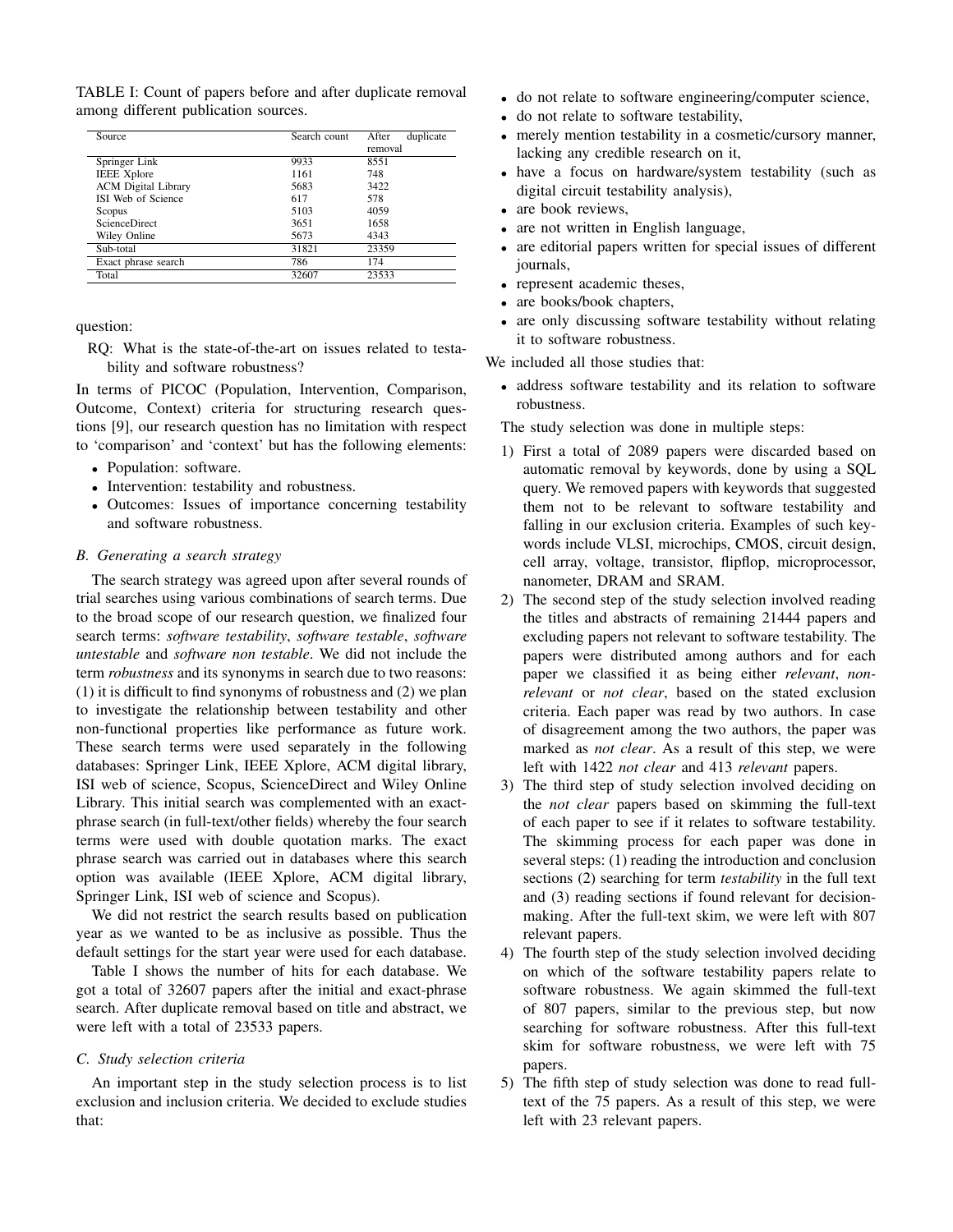6) The set of 23 relevant papers were complemented with additional 4 papers recommended by an expert on the subject. These papers were either not captured in our search or were discarded during step 2 because of not being explicit about their relation to testability. In the end, we had a total of 27 primary studies for our SLR. The primary studies are indicated in bold titles in the references section.

## *D. Study quality assessment*

We did not assess the quality of included studies using any pre-designed quality instrument due to our quest of being as inclusive as possible since we expected the focus on testability and software robustness to be still in its infancy, with less chances of finding large-scale empirical studies. Also our research question does not aim at finding the strength of inferences where study quality assessment is regarded as valuable.

## *E. Data extraction*

The purpose of data extraction is to record information obtained from primary studies in a pre-designed data extraction form. The data extraction was done by three authors. Besides the general information about paper ID and title, the following specific information was gathered: testability method/ technique; robustness method/technique; testability issue in focus; robustness issue in focus; testability metric; robustness metric; and measured positive/negative impact of testability on robustness.

## III. DATA SYNTHESIS

Data synthesis involves combining the results of included primary studies [9]. Due to diversity in the context of the primary studies, a quantitative synthesis is not a possibility in this SLR. We therefore present a descriptive (non-quantitative) synthesis. The data extraction forms of individual primary studies are analyzed for finding patterns of issues of importance that answer our stated RQ.

In Figure 1, we show a categorization of the *software testability issues* discussed in our set of primary studies. These issues are concerned with *observability*, *controllability*, *diagnosability*, *testing effort*, *automation* and *miscellaneous issues*. Below we present a brief description of these categories along with related primary studies:

- Observability: the ability to observe output/internal states of a component or a software under test ([6], [10], [11], [12], [13], [14], [15], [16], [17], [18], [19], [20], [21]).
- Controllability: the ability to control input and execution of a component/software under test as required for testing ([13], [14], [15], [16], [17], [19], [20], [22]).
- Diagnosability: the ease with which a fault is isolated after the occurrence of a failure ([11], [15], [23]).
- Testing effort: the ability to reduce testing effort and to promote ease of testing ([15], [24], [25], [26], [27]).
- Automation: the extent to which software testability aspects can be automated (e.g., using an automated testing framework and built-in tests) ([15], [28], [29], [22], [30]).



Fig. 1: A categorization of software testability issues and associated primary studies.

• Miscellaneous issues: the issues concerning testability and requirements traceability [31], testability transformation [32], fault-detection capability of tests [33], testability improvement through a software process methodology [34], [30] and verifiability [35].

It is evident from Figure 1 that more than half of the primary studies (53%) deal with observability and controllability aspects in software testability issues impacting software robustness. In Figure 2, we show a categorization of the *software robustness issues* discussed in our set of primary studies. These



Fig. 2: A categorization of software robustness issues and associated primary studies.

issues are concerned with *fault tolerance*, *exception handling*, *handling external influence* and *miscellaneous issues*. Below we present a brief description of these categories along with related primary studies:

- Fault tolerance: the ability to avoid critical failures in the presence of faults and errors ([6], [13], [15], [17], [20], [21], [23], [27], [35]).
- Exception handling: the ability to handle exceptions ([10],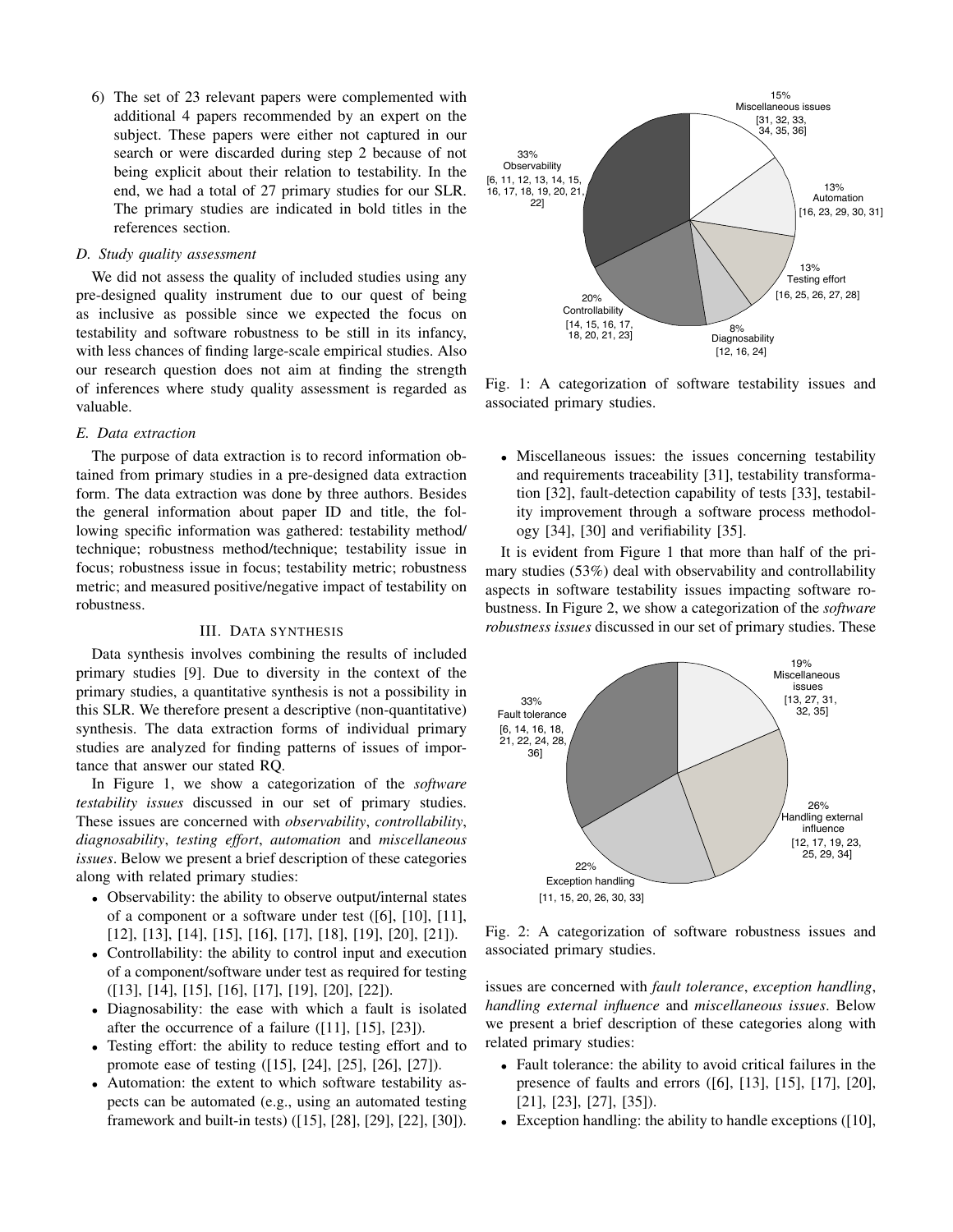[14], [19], [25], [29], [32]).

- Handling external influence: the ability to handle faults due to external events, such as contract breaches [11], external dependencies for components/subcomponents [16], hostile environment [18], failure in communication framework [28] and protocols [24], invalid input [22] and externally infected provider classes [33].
- Miscellaneous issues: the issues concerning hazard analysis [12], introducing malfunctions [34], handling of unforeseen situations using a knowledge-based system [30], handling faults due to an extended period of execution [26] and redundancy [31].

It is clear from Figure 2 that fault tolerance, exception handling and handling external influence are the main robustness issues discussed in our set of primary studies.

The following subsections summarize software testability issues for each of the identified software robustness issues in our set of primary studies.

### *A. Fault tolerance*

Voas and Miller [21] argue that testability analysis can be applied during testing to enhance fault tolerance. They extend the earlier described propagation analysis [36] as a way to isolate program regions that show data state errors and thus will result in certain types of software failures. The authors present two extended propagation analysis algorithms that produce a set of locations generating particular type of software failures. Such locations can then include fault tolerant mechanisms to be placed and thus make the software more robust.

Schütz [20] suggests that distributed real-time critical applications need high dependability which can be achieved through some form of a fault tolerant mechanism such as redundancy or recovery blocks. On the other hand, testability issues such as observability can be highly challenging for such a system due to "probe effect". To improve observability, techniques such as code instrumentation may introduce delay and thus affect the outcome of a real-time execution. The author suggests three solutions: to use dedicated hardware; integrate all monitoring and test support with the system; use a combination of both. To improve controllability, the main issue is reproducibility which is difficult to achieve in a distributed system due to nondeterminism in its hardware, software or operating system. To solve it, the author suggests defining precisely a particular execution scenario in terms of significant events and then applying control over the execution to reproduce the same scenario deterministically.

Kopetz [27] compares two different design paradigms for real-time systems: Time-triggered (TT) and event-triggered (ET). Such systems must be robust and fault-tolerant. This is typically achieved by redundancy. The major difference between TT and ET systems is the predictability in the time domain since detailed plans for the behavior of the system in the time domain is available for TT systems while ET systems creates execution schedules dynamically based on the actual demand, meaning that there are variations in the timing of

tasks. Moreover, these variations have consequences for the timing of other tasks in different nodes. To gain confidence in the robustness of a real-time system, it is necessary to perform tests with rare events (e.g., a serious fault) on simulated loads and check whether the event is handled properly within time bounds. However, while the load patterns for a TT system is known, it is very hard to know whether the simulated load pattern in an ET system is representative for the load patterns that will develop in the real application.

Metsä et al. [13] propose using code-level aspects for testing of non-functional properties in order to not mix SUT code with purely test-related code. The aspects were implemented using Aspect  $C++$ . The study shows that it is possible to encode non-functional requirements using aspects, hence making nonfunctional testing easier and more manageable. Robustness is only mentioned as one-of-many non-functional properties.

Kopetz et al. [17] suggest that fault tolerance is an important approach to ensure dependability of service in a hard realtime system.<sup>1</sup> Regarding testability, the authors identify three major aspects of testability: test coverage, observability and controllability. They further suggest a closed loop approach for robustness testing where the output of the system is fed to a model of the environment that dynamically computes and returns a feedback as input to the system. This simulated environment itself is a real-time application, which ensures testing of unforeseen and hypothesized errors of a system in its environment.

Alanen and Ungar [15] describe software design for testability (DFT) practices while comparing them to hardware DFT. They suggest that a designer can promote software testability by focusing on DFT issues in early software development phases. Regarding fault tolerance, they suggest redundancy in the form of component diversity where different versions of the component are developed in different languages or algorithms. Besides, wrappers can be used to detect faults related to input data. They also suggest recovery mechanisms (such as checkpoints) to restore a system to a previous safe state in case of failures. They also suggest using fault injection to test fault handling mechanisms as well as rare failure scenarios which are difficult to replicate.

According to Laprie [35], fault tolerance can be promoted by either error processing (removing errors from the computational state before failure occurrence) or fault treatment (deactivating the faults permanently). The author mentions computational redundancy (through multiple channels) as well as structural redundancy as being widely used in a fault tolerant system but with the drawback of creating agreement problems. The author's view on design for testability suggests facilitating verification and further suggests using modeling and fault injection to evaluate fault tolerant systems.

Baudry et al. [23] measures the benefit of a design by contract approach on software robustness and software diagnosability. Software robustness is defined as the ability to detect

<sup>&</sup>lt;sup>1</sup>The authors define a hard real-time system as one in which the consequences of a failure are potentially catastrophic, such as in a flight control system.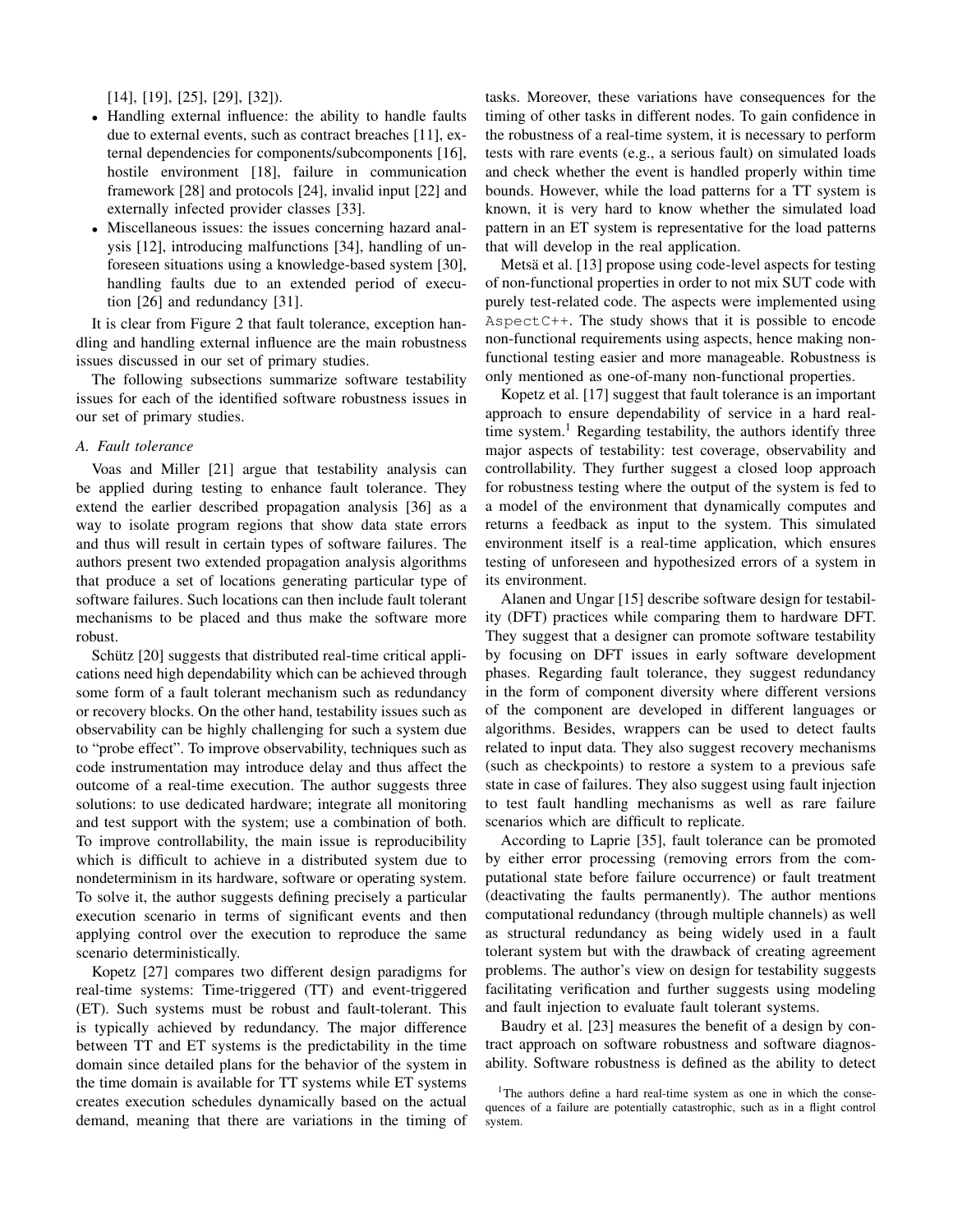internal anomalies during execution while diagnosability is defined as the degree to which the software allows an easy and precise location of a fault when detected. The authors present a model for measuring global robustness of a system that is calculated based on local robustness of components in the system. The local robustness of a component in a system is defined as the probability a fault in the component is detected either by its own contracts or by the contracts it interacts with. Practically, the local robustness is measured by calculating the mutation score of the individual class and its test dependent classes. The mutation score is calculated as the percentage of mutants the class' contracts are able to detect. A similar analysis is done for measuring diagnosis effort (size of the indistinguishability set<sup>2</sup> in which the faulty statement must be located) and global diagnosability of a system (diagnosis precision obtained with a certain proportion/quality of contracts in the system compared to the same system with no contracts).

Bertolino and Strigini [6] argue that Voas and colleagues define testability as the conditional probability that the program fails [2], without taking into account undetected failures due to an imperfect oracle and that faults can be revealed in the absence of failures (by observing the internal state of a program). Therefore, according to Bertolino and Strigini [6], there are three elements in making a program testable (and reliable): (1) reduce the probability of operational failure given an error exists (that is to make the program more robust<sup>3</sup>) (2) improve specification of an oracle or improve the observability of the internal state of the program (3) improve the input distribution used in testing so as to increase the probability of fixing errors given a fault exists. The authors discuss a number of ways to improve program robustness and testability, especially highlighting software design with a self-checking capability provided by software fault tolerance and defensive programming. This includes techniques such as executable assertions with exceptional handling, recovery blocks, N-version or self-checking programming, use of robust data structures and audit programs [6].

## *B. Exception Handling*

According to Salva and Rabhi [14], BPEL (Business Process Execution Language) supports fault handling activities. One of the problems in structured BPEL activities is that such activities are nested, including the fault-handler activities. To understand the problem, the authors transform ABPEL (Abstract BPEL) specification to STS (Symbolic Transition System) which is more suitable to analyze testability criteria such as observability and controllability. They found that in ABPEL specifications, non-identical "catch" creates an observability problem, whereas the "fault handling" activity gathering two identical "catch" activities is not controllable. They propose making the "catch" activities distinct and ensuring fault distinction in fault handlers, to promote testability.

Binder [19] describes characteristics of the implementation as one of the six factors contributing to testability in objectoriented systems. Within characteristics of the implementation, Binder discusses testability of exception handling and argues that exceptions are typically less controllable than other application functions and may require simulation of failure modes. Also "testable exception handling would require consistent usage of language-supported features and a related design strategy". The author continues to describe a strategy for Builtin test (BIT) capability that provides explicit separation of test and application functionality.

Chen et al. [25] highlight the importance of exception handling in avoiding abnormal interruption or system crashes. They argue that programming constructs have an influence on software quality, therefore they analyze four different languages (C++, Ada, Smalltalk, Pascal) to investigate their impact on software quality. According to their analysis, Ada is a better choice in terms of exception handling and testability but it degrades execution efficiency.

Embedding built-in testing capabilities into a component under test is emphasized as a way to improve testability in Brito et al. [29]. According to the authors, existing development methodologies do not emphasize testing of exceptional behavior of a software system. The authors continue to describe a testable component architecture that augments the component with test facilities (built-in tests), which are accessed by the user through a standard interface. These facilities include runtime verification of component contracts, following the Design-by-Contract approach, which are used as test oracle [29]. Using the testable component architecture (including interface specification (tracking mechanisms) and OCL (Object Constraint Language) contracts), contract verification mechanisms are introduced in the intermediate code of the component under test.

Fraser and Arcuri [32] use the EvoSuite tool to detect failures in terms of undeclared exceptions (i.e. exercising automated oracles) and their results show that testability transformation<sup>4</sup> revealed additional failures without negatively affecting coverage. The main purpose of testability transformations done in the study is to guide the fitness function used in automated search towards maximizing violations of undeclared exceptions.

Briand et al. [10] present templates in AspectJ for automatic instrumentation of contracts and invariants in Java. The templates are for checking pre- and post-conditions as well as invariants and post-conditions can be checked after a return statement or after an exception is thrown. The AspectJ code specifies the assertions and insertion points. Since the instrumentation of contracts is implemented in aspects, in separate files, the actual manipulation of the software takes place on a byte code level.

<sup>&</sup>lt;sup>2</sup>An indistinguishability set represents a set of statements that are indistinguishable from each other if they are bounded by consecutive contracts in an execution flow.

 $3$ The authors define software robustness as the ability of the software – accidental or intentionally designed-in – to tolerate internal errors.

<sup>4</sup>A testability transformation is a source-to-source program transformation that seeks to improve the performance of a test data generation technique [37].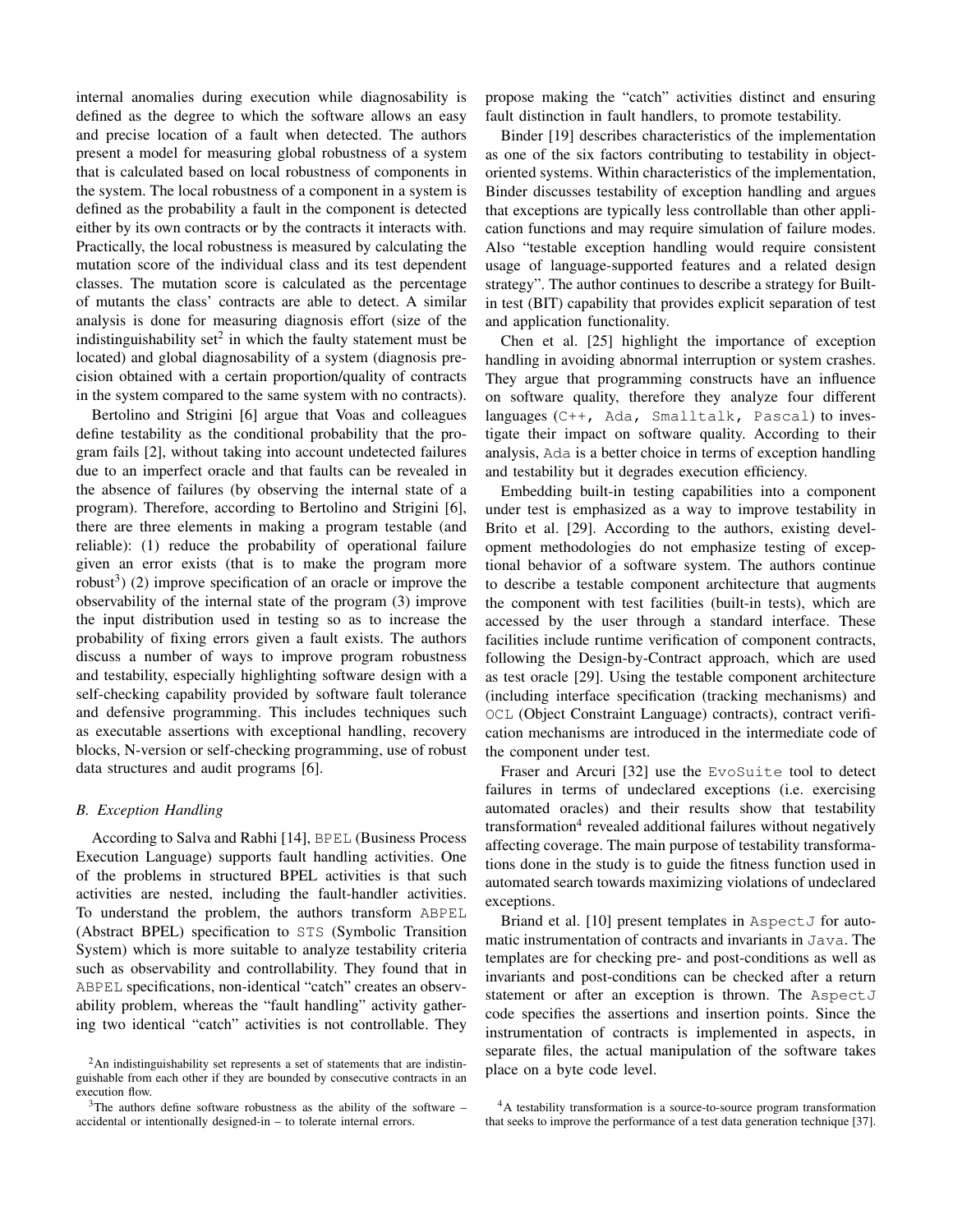## *C. Handling external influence*

Paige [18] describes the concept of "software design for testability" with an example. The author describes a situation where two modules, each having the algorithmic code and robustness code (or protection/exception-handling code) are integrated, resulting in some overlap of robustness code. This overlap can give rise to situations where robustness code of one module excludes data cases from the algorithmic code of the other module. In order to solve this situation, the author proposes two sets of building blocks for the code to offer some visibility into program branch points. These two blocks are algorithmic-oriented and protection-oriented. Such modular development practice suggests inducing some degree of robustness into the code to protect each module against hostile environments.

In [16], the authors propose extending the contract-based built-in-test technique to hierarchical components, i.e. an assembly of components. The authors define three categories of contracts specific to component-based software: Library (defined at the level of object classes and interfaces), Interface (defined to express bindings between a required interface and a provided one) and composition (defined to express external interfaces of component and its subcomponents). Library and interface contracts can be made self-testable according to authors' contract-based built-in test framework called STclass-Java. However composition contracts use external dependencies for components/sub-components (a case of integration testing) therefore STclass cannot be applied directly unless the component hierarchy or dependencies are extracted.

Baudry et al. [33] discuss trust in object-oriented components using the design-by-contract approach where the specification is systematically transformed into executable assertions (invariant properties, pre/post conditions of methods). They propose a testing-for-trust methodology whereby a component is said to be trustable if the component unit test cases are effective in detecting anomalies in implementation. The robustness of a self-testable component is defined as its ability to detect faults due to external infected provider classes, e.g., due to integration or evolution.

Tappenden et al. [22] argue that security vulnerabilities exploited by malicious inputs can compromise robustness in a modern web-based system. They propose three ways to develop secure (and hence robust) web-based systems: modeling of security requirements, employing a highly testable architecture, and describing and running automated security tests using HTTPUnit. In the proposed highly testable architecture, the authors emphasize the need to embed test layers for each layer in the layered architecture of a web application such as presentation, process/control, business entity and data services layers. The authors further describe automated testing using HTTPUnit for testing the robustness of a system. They emphasize that automated testing needs to bypass the presentation layers and interact directly with the web application server via HTTPUnit. The resulting test cases can then focus on

server-side input validation (such as bypassing the predefined input selection criteria and bypassing built-in HTML length validation), testing for unexpected state transition and SQL injection.

Vuong et al. [24] discuss testability issues from the perspective of protocol engineering life-cycle in distributed systems. They promote a synthesis/analysis approach where synthesis denotes a process that specifies a design specification meeting testability requirements and analysis denotes the process of examining a design specification to check whether it meets certain testability requirements. For each phase in the lifecycle, they list a set of issues such as non-determinism with respect to ordering and effects of events. They also discuss what is needed from a design for testability perspective to handle the issues, e.g., formal methods, models, modularization, compatibility checking and self-stabilization. One testability issue that authors mention for robustness has to do with the fact that limitations affecting robustness (e.g., the size of a message queue) are often un-specified in the model. Another issue is that unexpected events also are un-specified and should be handled at the implementation level according to the semantics of the formal method used.

King et al. [28] propose a self-testing approach with two validation strategies: Replication with Validation (RV), which tests adaptive changes using copies of the managed resources of the system; and Safe Adaptation with Validation (SAV), which tests adaptive changes in-place, directly on the managed resources of the system. Cobertura is used to instrument the managed resources during testing to calculate line and branch coverage. The robustness focus is on finding unexpected inputs or events (anomaly detection), such as unsupported user requests or the occurrence of external events such as failure in a framework, thereby requiring self-healing. They also address the challenges associated with validating adaptive changes to autonomic software at runtime.

Briand et al [11] propose using executable software contracts to both replace manually coded oracles and to lower the effort of locating faults once a failure has been identified. The contracts are defined in OCL that is included in the UML framework and the instrumentation tool used is Jcontract. They measure testability in general by mutation testing, i.e. how many mutants are killed with and without contracts. The authors also define diagnosability through Diagnosis Flow, which measures the sequence of methods one has to investigate from the detection of a failure to the location of the faulty statement. The mutation score is lower than with a manually coded oracle, but the diagnosability of the software, i.e. the decrease in effort to locate faults after a failure has occurred, is increased almost one order of magnitude. Indirectly this translates into increased robustness as diagnosability improves fault removal.

## *D. Miscellaneous issues*

Pau [30] argues that failure detection and testing are knowledge-intensive and experience-based tasks and thus are suitable for a knowledge-based systems (KBS) system. KBS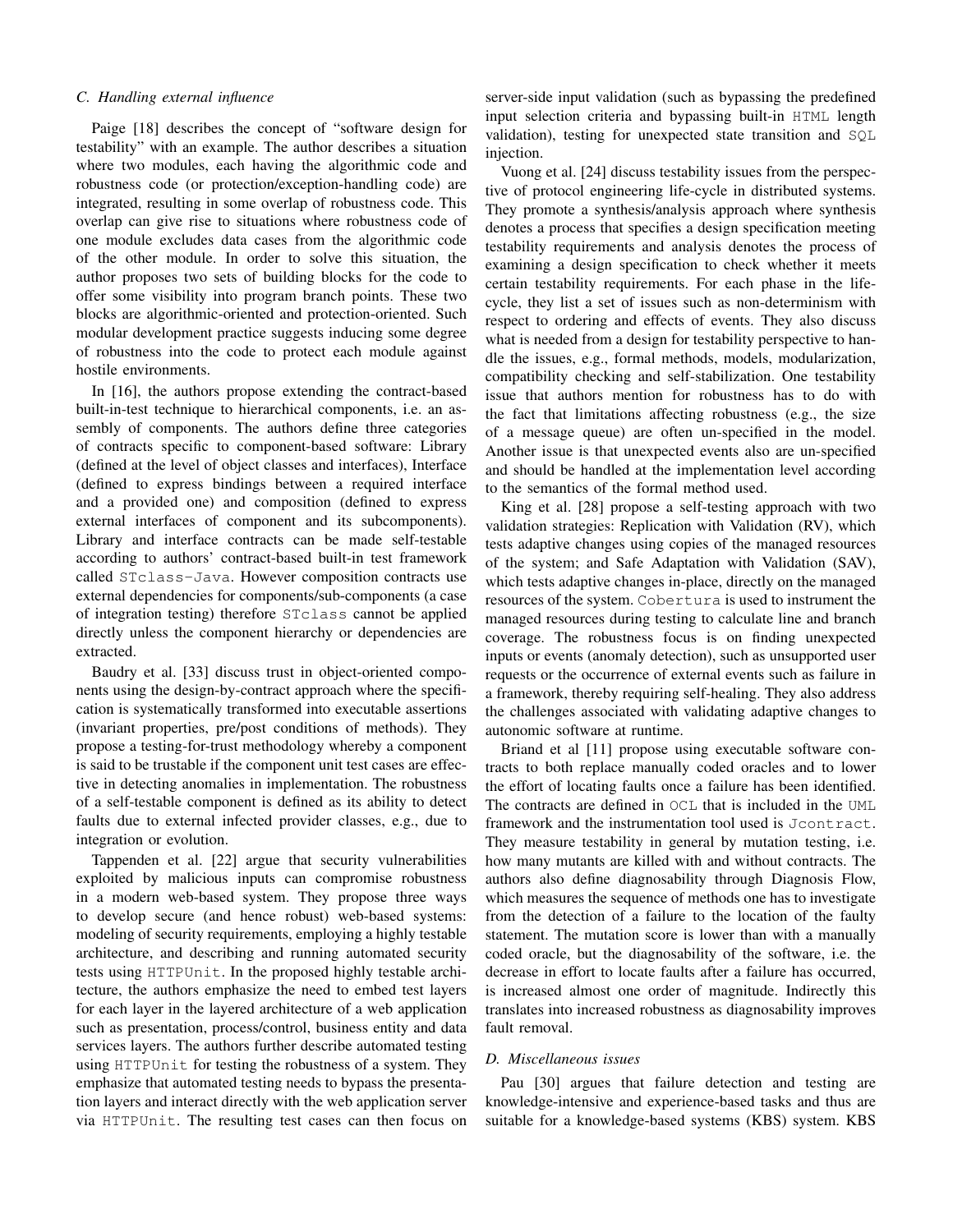can be used to handle unforeseen situations if it possesses detailed knowledge on system functionality, general failure modes propagation and the follow-up repair actions. Regarding testability, KBS can be a part of a built-in test system to identify intermittent faults, reduce false alarms and carrying out recalibration.

Soubies et al. [34] suggest that following strict programming rules can produce better testable software for safety critical systems. For robustness study, they use simulation base testing where they identify safety critical components and introduce malfunctions targeting those components.

Vincent et al. [26] discuss Built-In-Test (BIT) techniques for Run-Time-Testability (RTT) in component-based software systems. They highlight difficulties in testability of COTS, as they are typically supplied as binaries with the internal mechanisms being unknown and lacking standardized test facilities. This increases the chances of residual defects that may show up after extended periods of execution and may compromise system robustness. BIT provides a standardized way in which to incorporate test facilities into software components. This is useful for detecting and localizing defects. Also it is useful for the propagation of these error conditions to a system component having responsibility for error handling and/or recovery.

Bozzano et al. [12] present a methodology for design of complex systems. The methodology is supported by a formal framework, which is integrated with verification tools and supports a number of formal analyses. The authors present a modeling language in which not only the normal hardware and software operations can be described but also properties that are interesting from a testability perspective. It is possible to specify faults (probabilistic), how these faults propagate, error recovery, and failure modes. In order to enable modeling of partial observability, the System-Level Integrated Modeling (SLIM) language allows the designer to explicitly define a set of observables. Hence, it is possible to perform observability analyses on such models.

Beer and Heindl [31] focus on a formal, non-invasive technique for requirement traceability and use of standardization (UML  $&TTCN-3$ ). The main issues are tracing of requirements and formal diagrams that lead to certainty about the consistency and completeness of test cases. They use a generic approach to testability and robustness, where all tests have to be performed on the original hardware, and compliance as well as robustness testing is prescribed. Robustness is achieved using redundancy, and the system is characterized by dedicated hardware with triple redundancy (2-out-of-3) for automatic fault detection.

## IV. DISCUSSION & THREATS TO VALIDITY

In this study, we have gathered available evidence on testability and software robustness. We identified and classified issues relevant for software testability and software robustness. Since software testability and software robustness are impacted by a variety of factors, we observed that the authors have taken a number of different research foci on the topic. Nevertheless,

observability and controllability are the most researched testability concerns in our primary studies while fault tolerance, handling external influence and exception handling are the most researched robustness concerns. Regarding the extent of evaluation in the research area, our general impression is that a number of studies report initial proposals and proof-of-concept examples but lack large-scale industrial case studies.

We also observed that testability and software robustness is a difficult and a rather less researched area. While designfor-testability is a mature concept in hardware testing, it has not attracted similar attention from the software testing community. As part of our data extraction, we also gathered evidence on testability and robustness metrics, but do not have enough space to discuss them in detail. However, to briefly describe the situation, although there are studies that mention robustness or testability metrics individually, not many papers mention them together as a single concern, i.e. testability and software robustness. In other words, when researchers investigate testability and software robustness, quantifying these two qualities is not a priority. In our view this is partly because of the current immature state of affair in this area of research where focus has been on ideas and proposal generation. A part of our data extraction also deals with the stated measured impact of testability on robustness. Generally, authors report a positive relationship between software testability and software robustness, i.e. improving one property as a consequence of improving another. An exception to this is given by Bertolino [38] where it is argued that an increase in testability increases the confidence in the absence of faults but on the other hand, it reduces the robustness of a program, if faults do remain. We plan to separately analyze this impact of testability on software robustness in detail as an extension to this study.

Following the guidelines for conducting SLRs [9] helped us address majority of validity threats to this study. We did not assess the quality of included primary studies using an explicitly defined instrument. We argue in favor of this decision in Section II-D. To ensure the consistency of data extraction, a subset of primary studies was used to extract data for the second time. In case of a disagreement among authors in study selection, a third person acted as an arbitrator. Lastly, we believe that our extensive search of relevant studies has given us a representative set of primary studies.

## V. CONCLUSIONS AND FUTURE WORKS

This SLR has gathered research evidence on testability and software robustness. A variety of testability and robustness issues have been gathered. *Observability* and *controllability* represent the two most researched testability issues while *fault tolerance*, *exception handling* and *handling external influence* are the most researched robustness issues. We also present a synthesis, structured according to each of the identified robustness issues. Several interesting research directions are discussed, notably contract-based built-in-test mechanisms, propagation analysis to identify code locations to include fault tolerant mechanisms, redundancy in the form of component